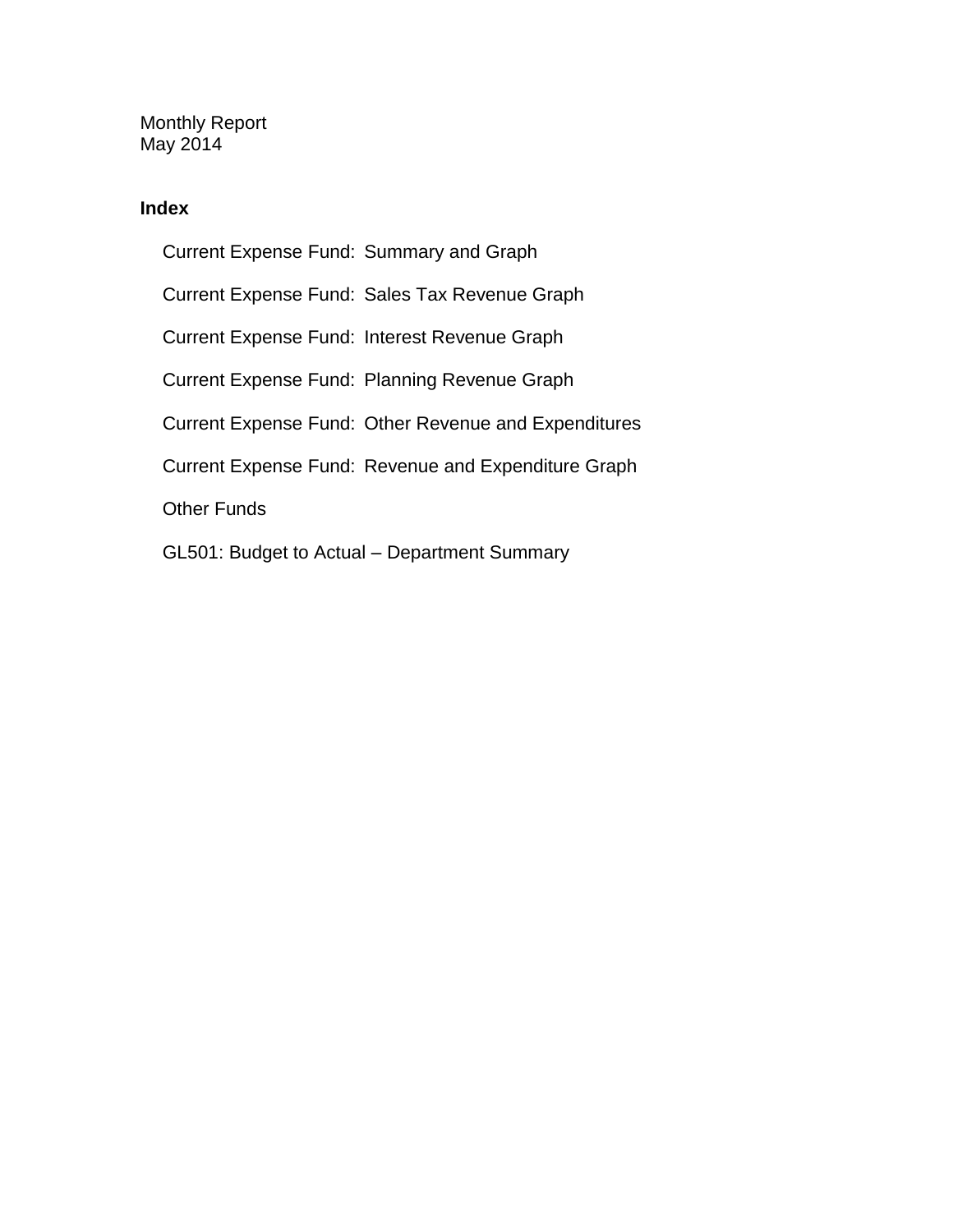#### Island County **Monthly Report / May 2014**

#### **CURRENT EXPENSE FUND Thousands (000's)**

|                               |                          | <b>Current Year</b>  |                                          |                      |                   | 2013                 |                                          |                      |                   | 2012                 |                                         |                      |
|-------------------------------|--------------------------|----------------------|------------------------------------------|----------------------|-------------------|----------------------|------------------------------------------|----------------------|-------------------|----------------------|-----------------------------------------|----------------------|
|                               | Current<br>Actual        | <b>YTD</b><br>Actual | <b>Budget</b><br>Net of Beg.<br>Fund Bal | %VS<br><b>Budget</b> | Current<br>Actual | <b>YTD</b><br>Actual | <b>Budget</b><br>Net of Beg.<br>Fund Bal | %VS<br><b>Budget</b> | Current<br>Actual | <b>YTD</b><br>Actual | <b>Budget</b><br>Net of Bea<br>Fund Bal | %VS<br><b>Budget</b> |
| Revenue                       |                          |                      |                                          |                      |                   |                      |                                          |                      |                   |                      |                                         |                      |
| <b>Property Tax</b>           | 1,038                    | 4,058                | 7,482                                    | 54%                  | 1,447             | 4,222                | 7,291                                    | 58%                  | 1,110             | 3,845                | 7,182                                   | 54%                  |
| Sales Tax                     | 408                      | 1,924                | 4,484                                    | 43%                  |                   | 1,710                | 4,052                                    | 42%                  | 333               | 1,640                | 3,850                                   | 43%                  |
| <b>Planning and Community</b> | 126                      | 692                  | 1,456                                    | 48%                  | 126               | 600                  | 1,363                                    | 44%                  | 117               | 501                  | 1,556                                   | 32%                  |
| Interest - Investment         | 84                       | 252                  | 552                                      | 46%                  | 84                | 163                  | 302                                      | 54%                  | 21                | 146                  | 255                                     | 57%                  |
| Other                         | 469                      | 2,247                | 6,066                                    | 37%                  | 353               | 2,903                | 5,427                                    | 53%                  | 920               | 2,681                | 5,497                                   | 49%                  |
| Subtotal                      | 2,125                    | 9,173                | 20,040                                   | 46%                  | 2,010             | 9,598                | 18,435                                   | 52%                  | 2,501             | 8,813                | 18,340                                  | 48%                  |
| Intergovernmental (Grants)    | 46                       | 260                  | 945                                      | 28%                  | 45                | 277                  | 981                                      | 28%                  | 98                | 302                  | 1,156                                   | 26%                  |
| Total                         | 2,171                    | 9,433                | 20,985                                   | 45%                  | 2,055             | 9,875                | 19,416                                   | 51%                  | 2,599             | 9,115                | 19,496                                  | 47%                  |
| Interfund Transfers-In        |                          | 2,646                | 2,657                                    | 100%                 |                   | 2,357                | 2,367                                    | 100%                 |                   | 2,201                | 2,225                                   | 99%                  |
| Use of Beg Fund Balance       | $\blacksquare$           | $\blacksquare$       | 1,157                                    | 0%                   | $\overline{a}$    | $\blacksquare$       | 1,219                                    | 0%                   |                   | -                    | 130                                     | 0%                   |
| <b>Total Revenue</b>          | 2,171                    | 12,079               | 24,799                                   | 49%                  | 2,055             | 12,232               | 23,002                                   | 53%                  | 2,599             | 11,316               | 21,851                                  | 52%                  |
| <b>Expenditures</b>           | 2,057                    | 8,894                | 23,076                                   | 39%                  | 1,475             | 8,150                | 21,823                                   | 37%                  | 1,372             | 7,972                | 20,440                                  | 39%                  |
| Interfund Transfers-Out       | $\overline{\phantom{a}}$ | 1,753                | 1,723                                    | 102%                 |                   | 953                  | 1,179                                    | 81%                  |                   | 1,052                | 1,411                                   | 75%                  |
| <b>Total Expenditures</b>     | 2,057                    | 10,647               | 24,799                                   | 43%                  | 1,475             | 9,103                | 23,002                                   | 40%                  | 1,372             | 9,024                | 21,851                                  | 41%                  |
| Net Current Expense           | 114                      | 1,432                | $\mathbf 0$                              |                      | 580               | 3,129                | 0                                        |                      | 1,227             | 2,292                | 0                                       |                      |

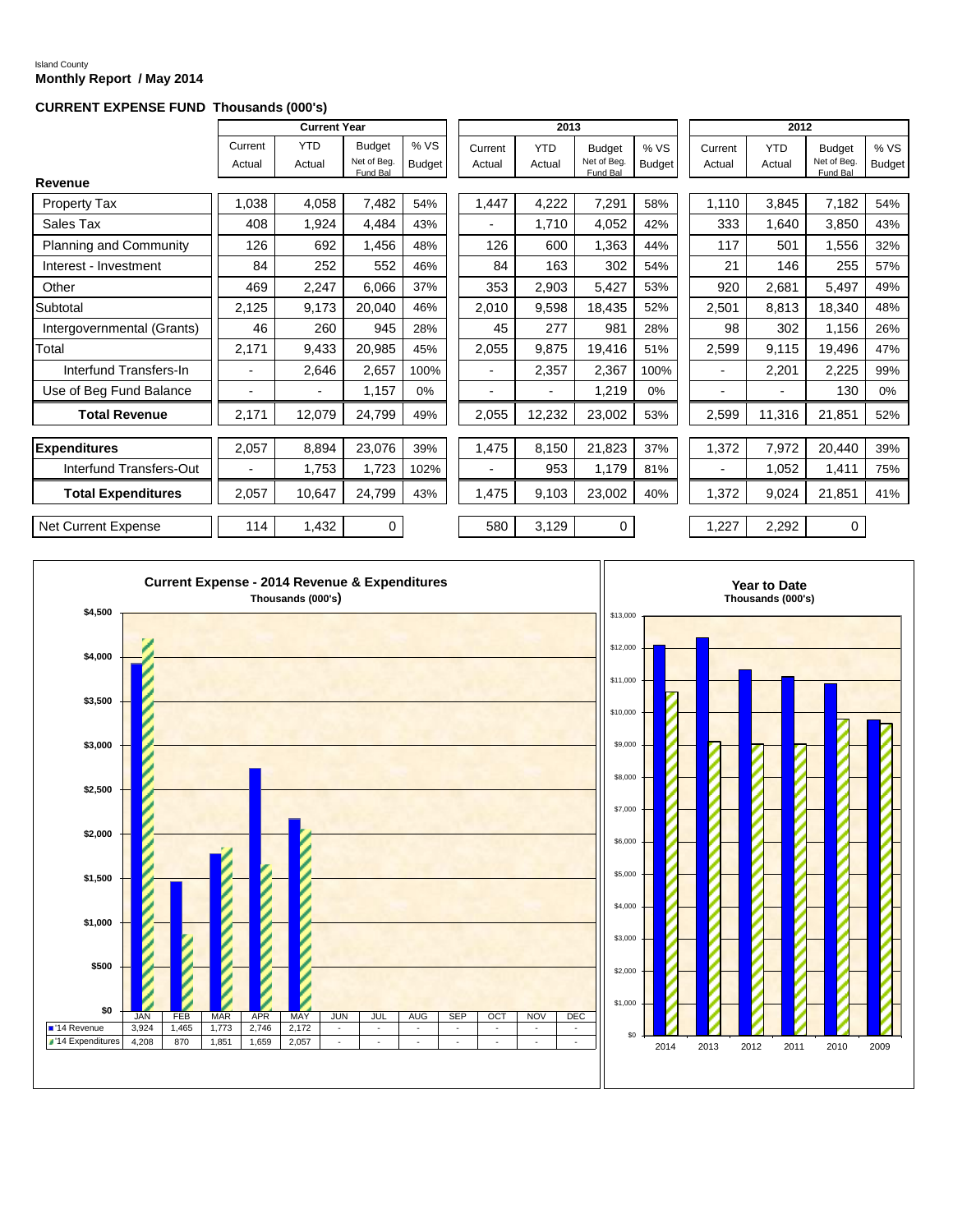### **2014 Sales Tax Revenue - Current Expense Fund**

#### **Year to Date**

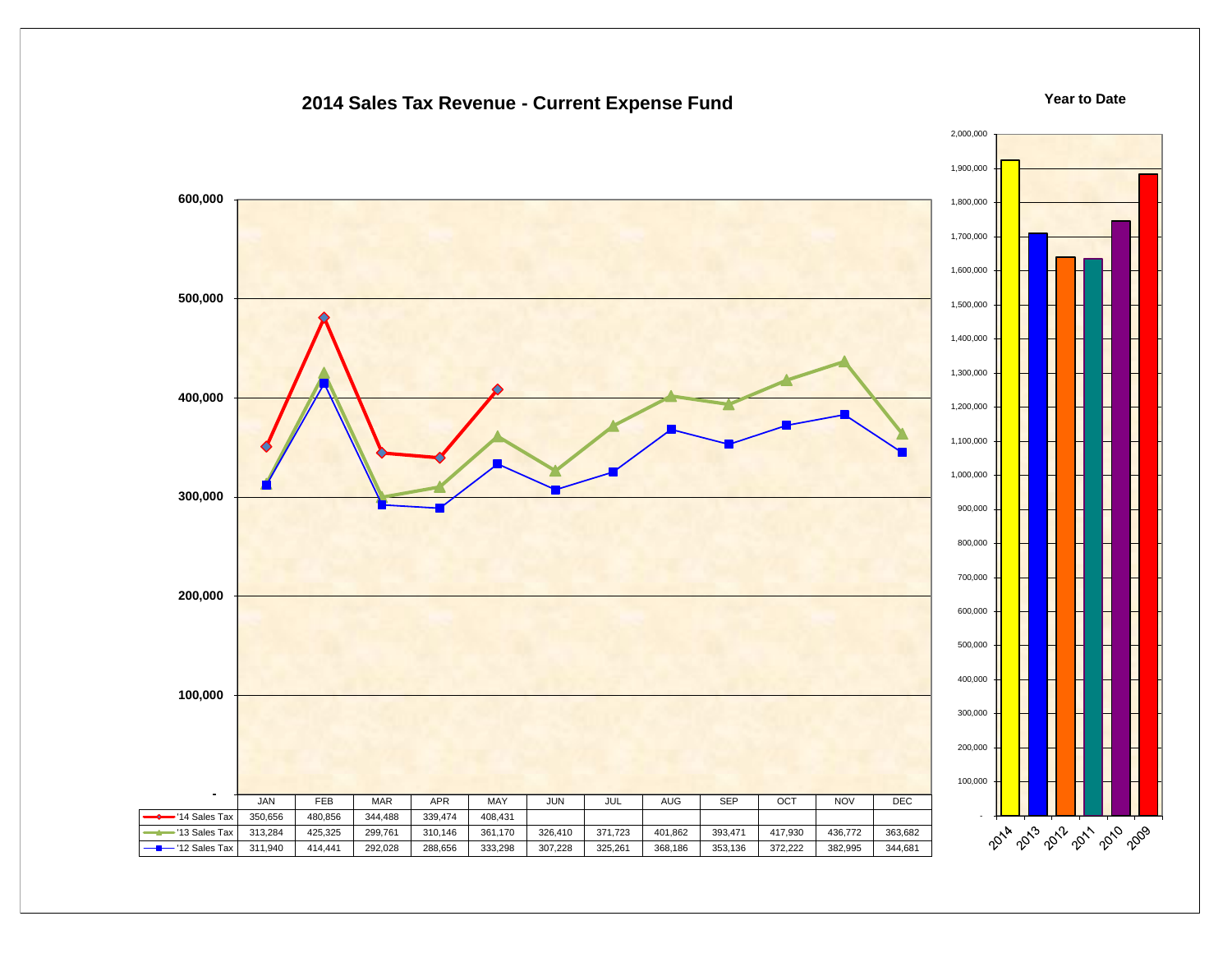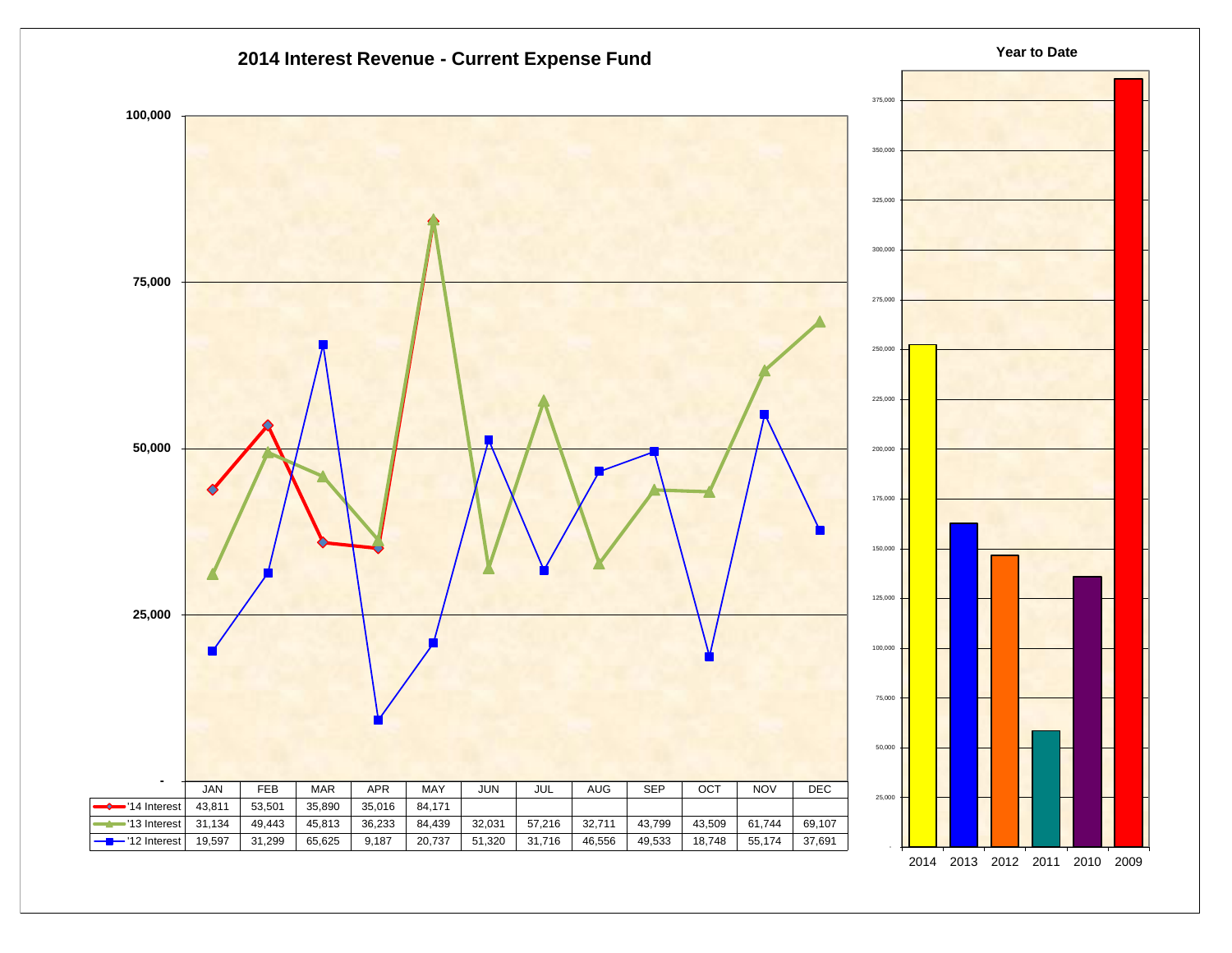

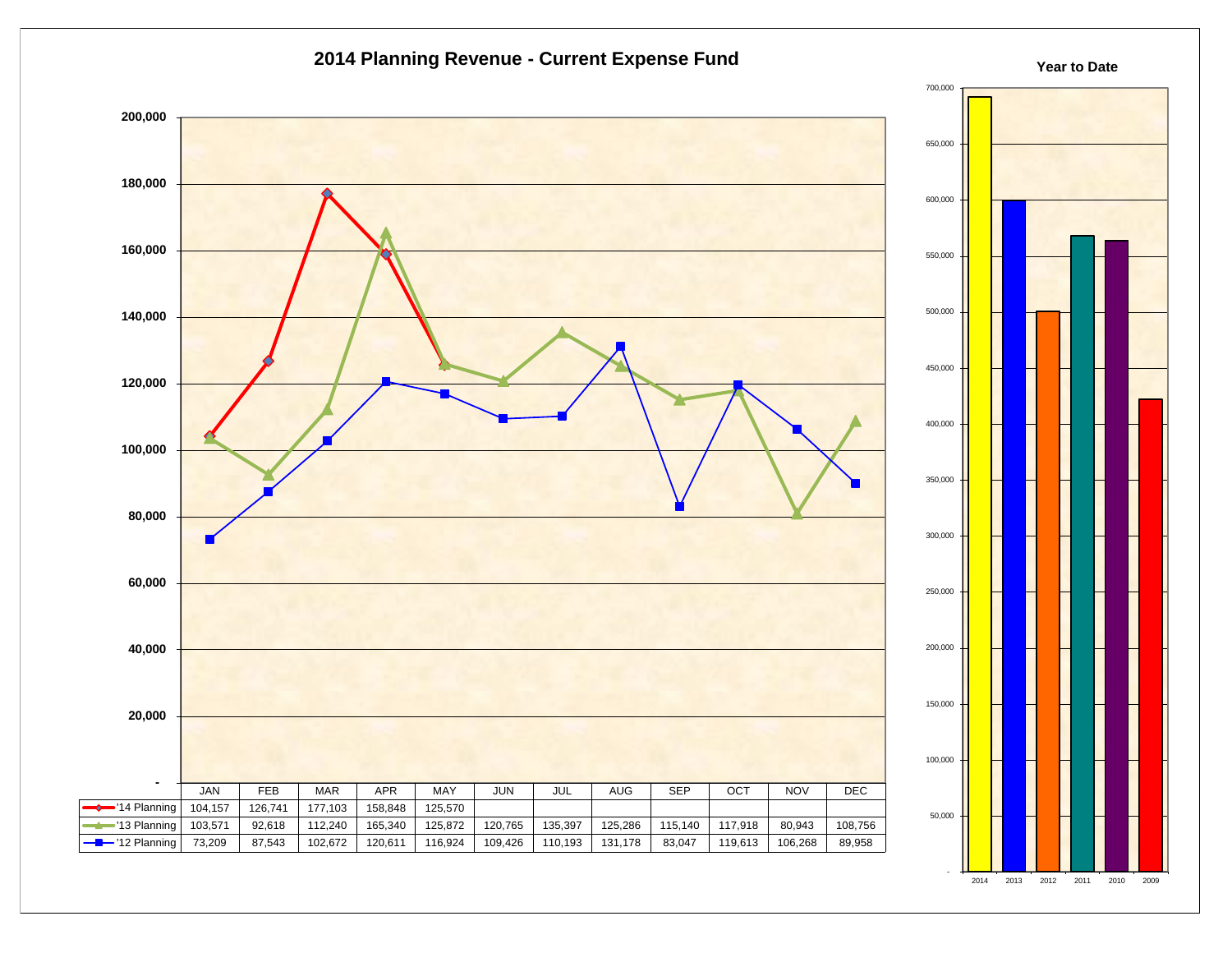### **CURRENT EXPENSE FUND**

May 2014<br>By Department

### **Other Revenue**

| <b>Year to Date</b>               | <b>ACTUAL</b> | <b>BUDGET</b> | Year to Date % |
|-----------------------------------|---------------|---------------|----------------|
| Auditor                           | 215,581       | 614,600       | 35.1%          |
| <b>Clerk</b>                      | 173,007       | 376,600       | 45.9%          |
| <b>District Court</b>             | 395,057       | 982,900       | 40.2%          |
| <b>Sheriff</b>                    | 203,137       | 210,600       | 96.5%          |
| <b>Sales Tax Criminal Justice</b> | 134,325       | 574,000       | 23.4%          |
| Cable Tax                         | O             | 530,000       | $0.0\%$        |
| <b>Prop Tax Penalty</b>           | 209,667       | 435,000       | 48.2%          |
| Prop Tax Interest                 | 369,803       | 650,000       | 56.9%          |
| <b>State Sh Rev PUD</b>           | Ω             | 132,000       | 0.0%           |
| <b>County Assistance</b>          | 87,602        | 376,000       | 23.3%          |
| <b>Criminal Justice</b>           | 105,092       | 438,000       | 24.0%          |
| Liquor Tax                        | 58,294        | 240,000       | 24.3%          |
| Other                             | 295,024       | 506,476       | 58.3%          |
| <b>Total Other Revenue</b>        | 2,246,589     | 6,066,176     | 37.03%         |

## **Expenditures**

| <b>Year to Date</b>         | <b>ACTUAL</b> | <b>BUDGET</b> | Year to Date % |
|-----------------------------|---------------|---------------|----------------|
| Assessor                    | 446,490       | 1,142,316     | 39.1%          |
| Auditor                     | 353,685       | 912,076       | 38.8%          |
| <b>Budget</b>               | 25,416        | 67,238        | 37.8%          |
| <b>Central Services</b>     | 416,053       | 1,460,925     | 28.5%          |
| <b>Clerk</b>                | 176,803       | 505,290       | 35.0%          |
| Commissioners               | 242,850       | 619,397       | 39.2%          |
| Coroner                     | 103,480       | 247,920       | 41.7%          |
| <b>District Court</b>       | 444,640       | 1,137,717     | 39.1%          |
| <b>Emergency Management</b> | 71,015        | 211,342       | 33.6%          |
| <b>Facilities</b>           | 405,196       | 1,099,612     | 36.8%          |
| <b>GSA</b>                  | 387,457       | 1,163,530     | 33.3%          |
| <b>Human Resources</b>      | 107,073       | 346,841       | 30.9%          |
| <b>Human Services</b>       | 57,989        | 177,435       | 32.7%          |
| <b>Miscellaneous</b>        | 156,420       | 243,142       | 64.3%          |
| Parks                       | 102,105       | 239,019       | 42.7%          |
| Planning                    | 709,677       | 1,800,667     | 39.4%          |
| Prosecutor                  | 580,097       | 1,522,774     | 38.1%          |
| <b>Sheriff</b>              | 2,990,261     | 7,399,768     | 40.4%          |
| <b>Superior Court</b>       | 462,781       | 1,151,786     | 40.2%          |
| <b>Treasurer</b>            | 288,877       | 603,974       | 47.8%          |
| Non Departmental            | 365,499       | 1,023,440     | 35.7%          |
| <b>Total Expenditures</b>   | 8,893,864     | 23,076,209    | 38.54%         |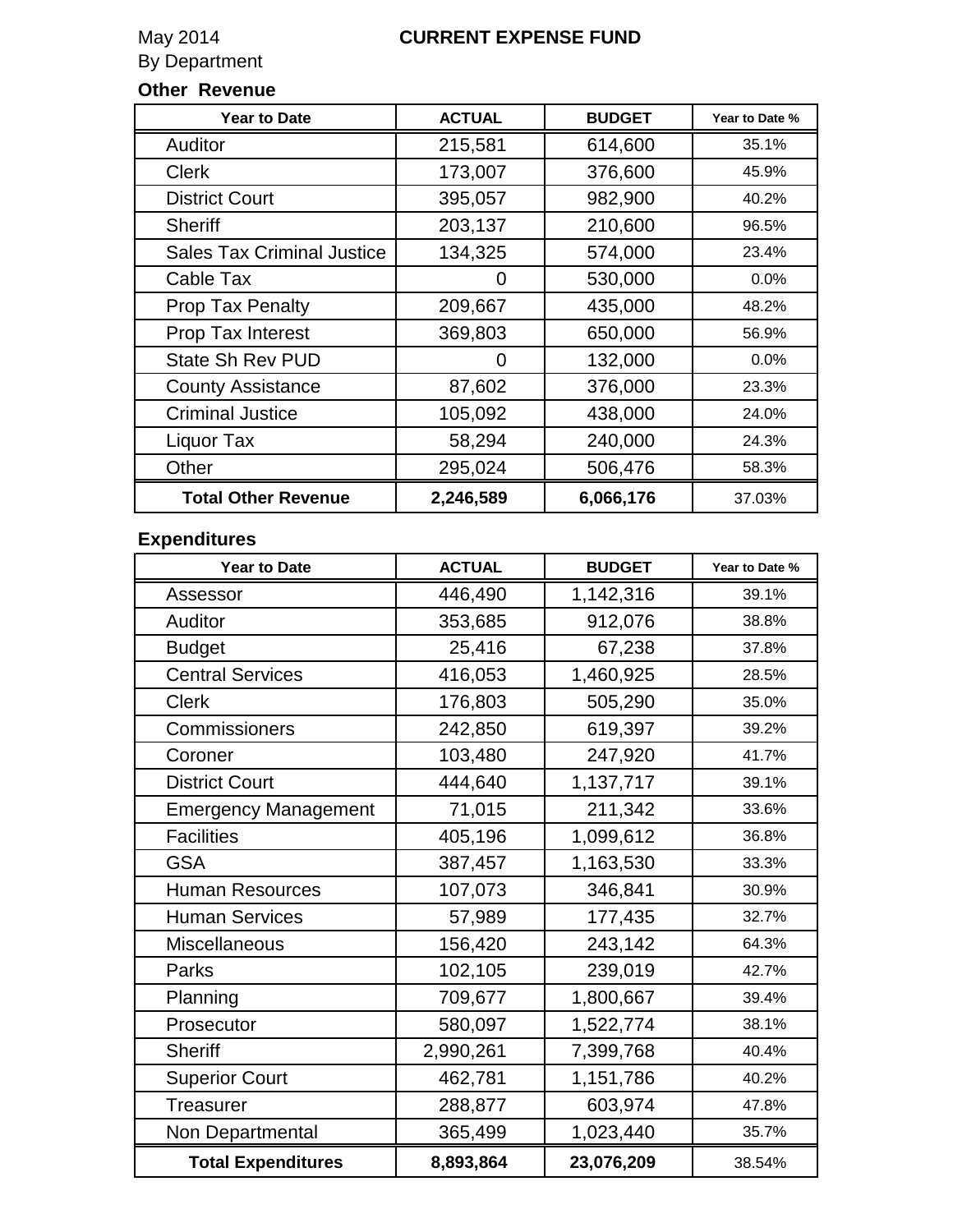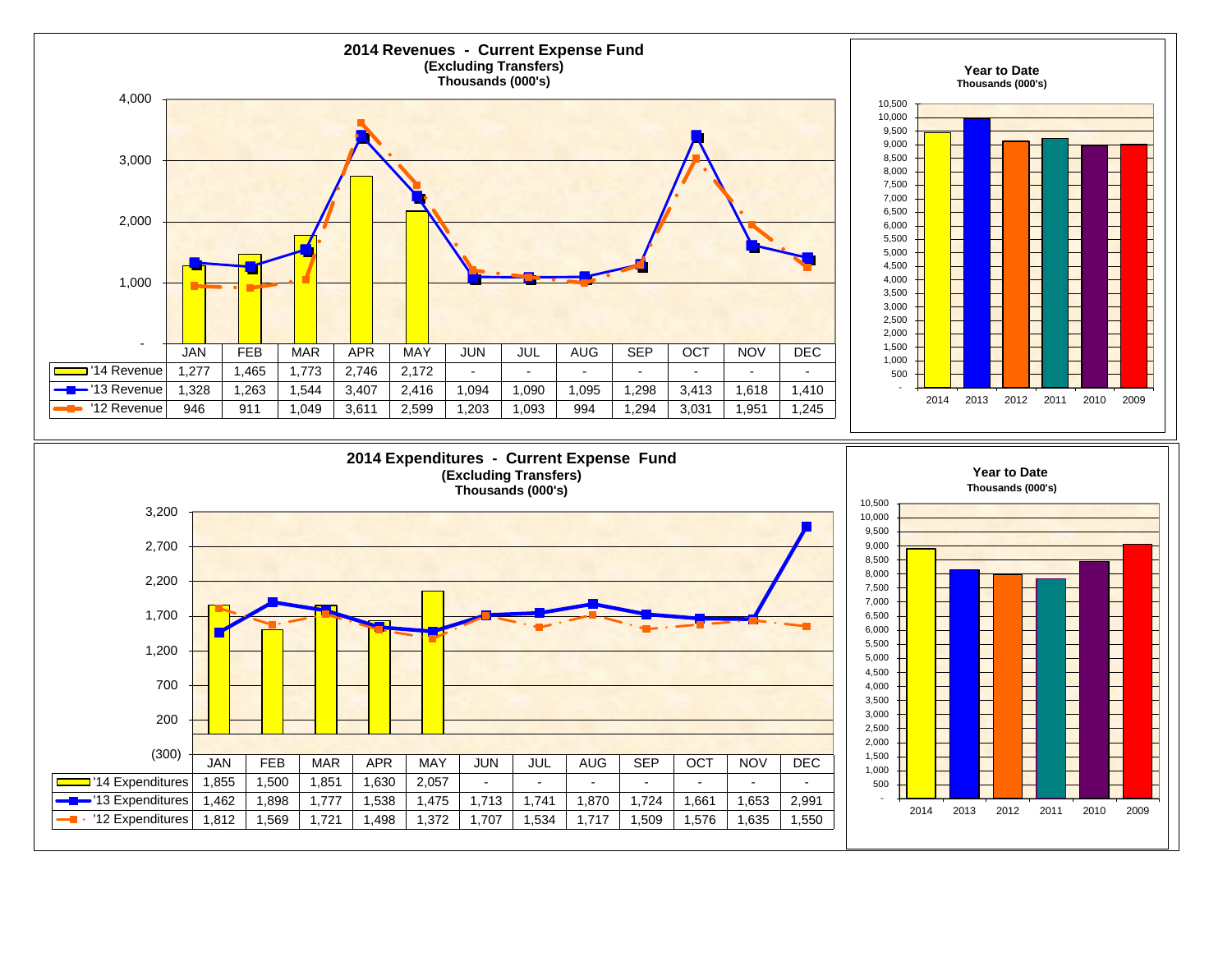### May 2014 **OTHER FUNDS**

### **Revenue**

| <b>Year to Date</b>              | <b>Actual Transfers</b> | <b>Actual Revenue</b><br>(Excludes Transfers) | <b>Budget</b><br>(Excludes Transfers) | <b>Year to Date</b><br>% |
|----------------------------------|-------------------------|-----------------------------------------------|---------------------------------------|--------------------------|
| <b>Clean Water Utility</b>       | 0                       | 848,809                                       | 1,818,000                             | 46.7%                    |
| <b>Conservation Futures</b>      | $\overline{0}$          | 435,730                                       | 788,486                               | 55.3%                    |
| <b>Health Funds</b>              | 674,357                 | 770,350                                       | 2,966,232                             | 26.0%                    |
| <b>Human Services Funds</b>      | 296,802                 | 971,736                                       | 3,727,952                             | 26.1%                    |
| <b>Juvenile Detention Facili</b> | 371,000                 | 190,167                                       | 821,654                               | 23.1%                    |
| <b>Public Works Funds</b>        | 1,279,079               | 9,903,792                                     | 21,717,617                            | 45.6%                    |
| <b>REET 1 &amp; 2</b>            | 0                       | 679,944                                       | 2,385,130                             | 28.5%                    |
| Solid Waste                      | 0                       | 2,436,388                                     | 5,677,483                             | 42.9%                    |
| <b>Extension Services</b>        | 122,020                 | 81,960                                        | 241,599                               | 33.9%                    |
| <b>Insurance Reserve</b>         | 0                       | 710,669                                       | 852,509                               | 83.4%                    |
| <b>Motor Pool</b>                | 465,000                 | 7,700                                         |                                       |                          |
| <b>Miscellaneous</b>             | 275,991                 | 738,196                                       | 2,706,459                             | 27.3%                    |

### **Expenditures**

| <b>Year to Date</b>         | <b>Actual Transfers</b> | <b>Actual Expenditures</b><br>(Excludes Transfers) | <b>Budget</b><br>(Excludes Transfers) | <b>Year to Date</b><br>% |
|-----------------------------|-------------------------|----------------------------------------------------|---------------------------------------|--------------------------|
| <b>Clean Water Utility</b>  | 230,000                 | 64,027                                             | 1,588,000                             | 4.0%                     |
| <b>Conservation Futures</b> | 0                       | 27,877                                             | 788,486                               | 3.5%                     |
| <b>Health Funds</b>         | 144,367                 | 1,299,363                                          | 3,496,222                             | 37.2%                    |
| <b>Human Services Funds</b> | 318,692                 | 1,307,002                                          | 3,706,062                             | 35.3%                    |
| Juvenile Detention Facili   | 59,000                  | 442,784                                            | 1,133,654                             | 39.1%                    |
| <b>Public Works Funds</b>   | 2,712,817               | 5,236,893                                          | 20,254,805                            | 25.9%                    |
| <b>REET 1 &amp; 2</b>       | 510,155                 | 22,635                                             | 1,865,426                             | 1.2%                     |
| Solid Waste                 | 364,383                 | 2,038,549                                          | 5,313,100                             | 38.4%                    |
| <b>Extension Services</b>   | 0                       | 125,154                                            | 363,619                               | 34.4%                    |
| <b>Insurance Reserve</b>    | 17,500                  | 51,942                                             | 835,009                               | 6.2%                     |
| <b>Motor Pool</b>           | 0                       | 93,145                                             | 465,000                               | 20.0%                    |
| <b>Miscellaneous</b>        | 21,100                  | 887,259                                            | 2,959,850                             | 30.0%                    |

#### **Grouped Funds**

Health Funds [Public Health Pooling, Natural Resources, Water Quality (104,165,149)] Human Services Funds [Housing, Homeless Housing, Veterans, Mental Health, Developmental Disabilities, Alcohol Abuse, Therapeutic Sales Tax, Admin (105,106,107,113,114,123,126,129) Public Works Funds [Road, Paths & Trails, Admin, Storm & Surface Water, Capital Drainage, Equipment Rental & Revolving (101,137,139,144,321,501)

Miscellaneous [Law Library, Elections, Fire Permit, Treasurer & Auditor O&M, Rural County Sales Tax, 2% Hotel/Motel Public Facilities,CASA, Drug Seizure, Anti Profiteering, Enhanced 911, Family Resource Centers, Joint Tourism, Federal Asset Fortfeiture, Trial Court Improvement, Historic Preservation (103,111,115,116,118,121,124,131,133,136,140,141,142,143,146,147,157,180)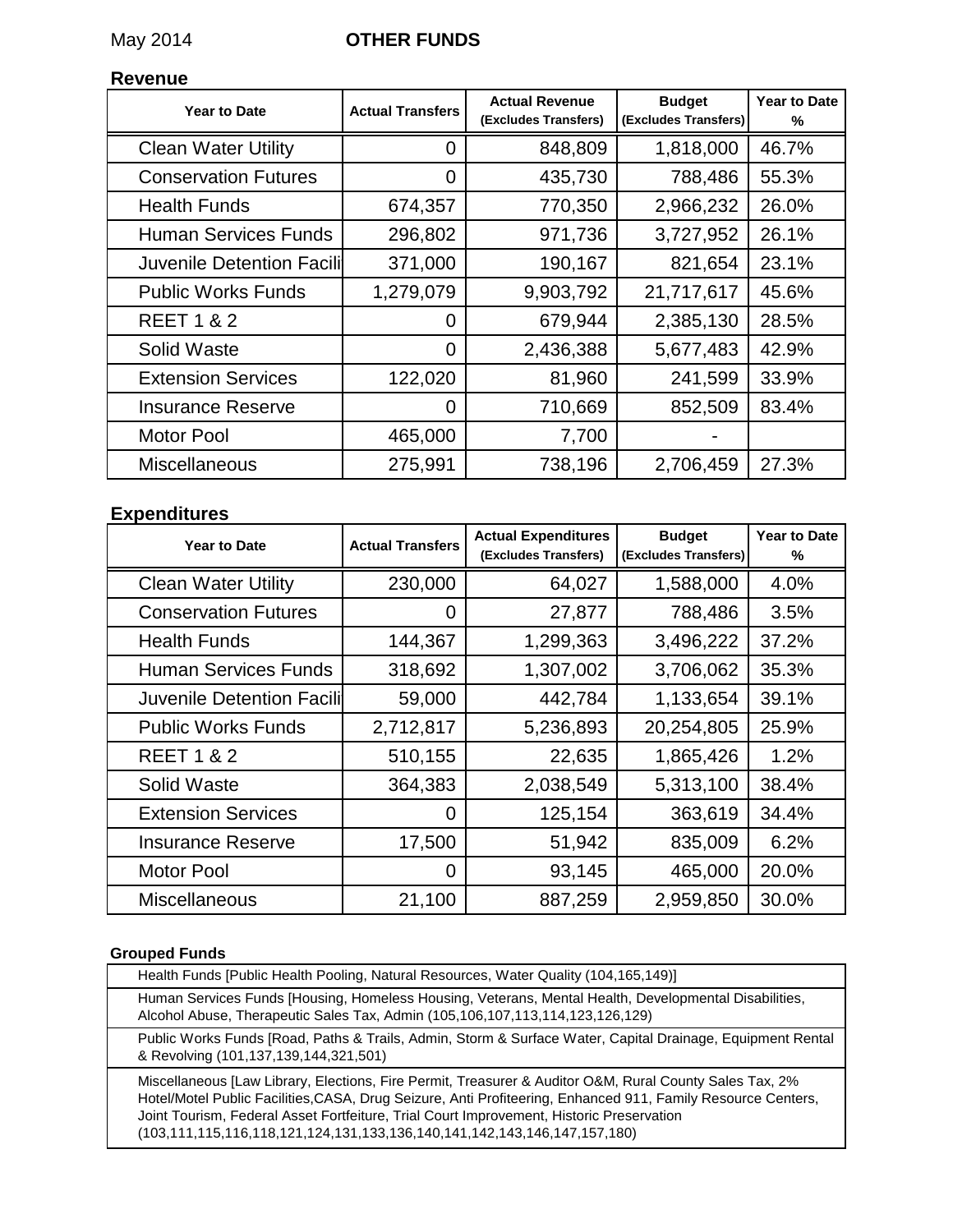|                                                       |                |               | <b>Report Date: 05/31/2014</b> |                |                       |
|-------------------------------------------------------|----------------|---------------|--------------------------------|----------------|-----------------------|
| <b>Group - Description</b>                            | <b>Budget</b>  | <b>Actual</b> | <b>Encumbrance</b>             | <b>Balance</b> | Percent<br><b>YTD</b> |
| Dept: 11 PUBLIC WORKS                                 |                |               |                                |                |                       |
| Revenue                                               |                |               |                                |                |                       |
| 34 CHARGES FOR GOODS & SERVICES                       | 20,826.00      | 4,690.25      | 0.00                           | 16,135.75      | 22.52                 |
| <b>36 MISCELLANEOUS REVENUES</b>                      | 5,600.00       | 602.90        | 0.00                           | 4,997.10       | 10.76                 |
| 39 OTHER FINANCING SOURCES                            | 187,649.00     | 178,100.00    | 0.00                           | 9,549.00       | 94.91                 |
| <b>Revenue Total:</b>                                 | 214,075.00     | 183,393.15    | 0.00                           | 30,681.85      | 85.66                 |
| <b>Expenditures</b>                                   |                |               |                                |                |                       |
| 10 SALARIES                                           | 119,960.00     | 48,294.79     | 0.00                           | 71,665.21      | 40.25                 |
| 15 BENEFITS                                           | 61,974.00      | 23,422.24     | 0.00                           | 38,551.76      | 37.79                 |
| 20 MAINTENANCE & OPERATIONS                           | 56,336.00      | 25,305.87     | 0.00                           | 31,030.13      | 44.91                 |
| <b>30 INTERGOVERNMENT</b>                             | 749.00         | 554.02        | 0.00                           | 194.98         | 73.96                 |
| <b>40 CAPITAL</b>                                     | 0.00           | 3,690.36      | 0.00                           | (3,690.36)     | 0.00                  |
| 50 INTERDEPT & TRANSFERS                              | 0.00           | 837.46        | 0.00                           | (837.46)       | 0.00                  |
| <b>Expenditure Total:</b>                             | 239,019.00     | 102,104.74    | 0.00                           | 136,914.26     | 42.71                 |
| <b>Dept Total:</b>                                    | (24,944.00)    | 81,288.41     | 0.00                           | (106, 232.41)  |                       |
| <b>Dept: 13 HUMAN SERVICES</b><br><b>Expenditures</b> |                |               |                                |                |                       |
| 20 MAINTENANCE & OPERATIONS                           | 177,435.00     | 57,989.27     | 0.00                           | 119,445.73     | 32.68                 |
| 50 INTERDEPT & TRANSFERS                              | 6,010.00       | 6,010.00      | 0.00                           | 0.00           | 100.00                |
| <b>Expenditure Total:</b>                             | 183,445.00     | 63,999.27     | 0.00                           | 119,445.73     | 34.88                 |
| <b>Dept Total:</b>                                    | (183, 445.00)  | (63,999.27)   | 0.00                           | (119, 445.73)  |                       |
| Dept: 20 ASSESSOR<br><b>Revenue</b>                   |                |               |                                |                |                       |
| 34 CHARGES FOR GOODS & SERVICES                       | 20,400.00      | 8,751.10      | 0.00                           | 11,648.90      | 42.89                 |
| <b>Revenue Total:</b>                                 | 20,400.00      | 8,751.10      | 0.00                           | 11,648.90      | 42.89                 |
| <b>Expenditures</b>                                   |                |               |                                |                |                       |
| 10 SALARIES                                           | 729,271.00     | 292,291.16    | 0.00                           | 436,979.84     | 40.07                 |
| 15 BENEFITS                                           | 308,690.00     | 112,486.23    | 0.00                           | 196,203.77     | 36.43                 |
| 20 MAINTENANCE & OPERATIONS                           | 104,355.00     | 41,712.77     | 0.00                           | 62,642.23      | 39.97                 |
| <b>Expenditure Total:</b>                             | 1,142,316.00   | 446,490.16    | 0.00                           | 695,825.84     | 39.08                 |
| <b>Dept Total:</b>                                    | (1,121,916.00) | (437,739.06)  | 0.00                           | (684, 176.94)  |                       |
| Dept: 21 AUDITOR<br><b>Revenue</b>                    |                |               |                                |                |                       |
| 32 LICENSES & PERMITS                                 | 5,000.00       | 1,485.00      | 0.00                           | 3,515.00       | 29.70                 |
| 34 CHARGES FOR GOODS & SERVICES                       | 609,600.00     | 213,100.16    | 0.00                           | 396,499.84     | 34.95                 |
| <b>36 MISCELLANEOUS REVENUES</b>                      | 0.00           | 995.65        | 0.00                           | (995.65)       | 0.00                  |
| <b>Revenue Total:</b>                                 | 614,600.00     | 215,580.81    | 0.00                           | 399,019.19     | 35.07                 |
| <b>Expenditures</b>                                   |                |               |                                |                |                       |
| 10 SALARIES                                           | 588,122.00     | 248,872.55    | 0.00                           | 339,249.45     | 42.31                 |
| 15 BENEFITS                                           | 228,429.00     | 88,296.57     | 0.00                           | 140,132.43     | 38.65                 |
| 20 MAINTENANCE & OPERATIONS                           | 95,525.00      | 16,515.56     | 0.00                           | 79,009.44      | 17.28                 |
| <b>Expenditure Total:</b>                             | 912,076.00     | 353,684.68    | 0.00                           | 558,391.32     | 38.77                 |
| <b>Dept Total:</b>                                    | (297, 476.00)  | (138, 103.87) | 0.00                           | (159, 372.13)  |                       |

#### **Dept: 24 CLERK**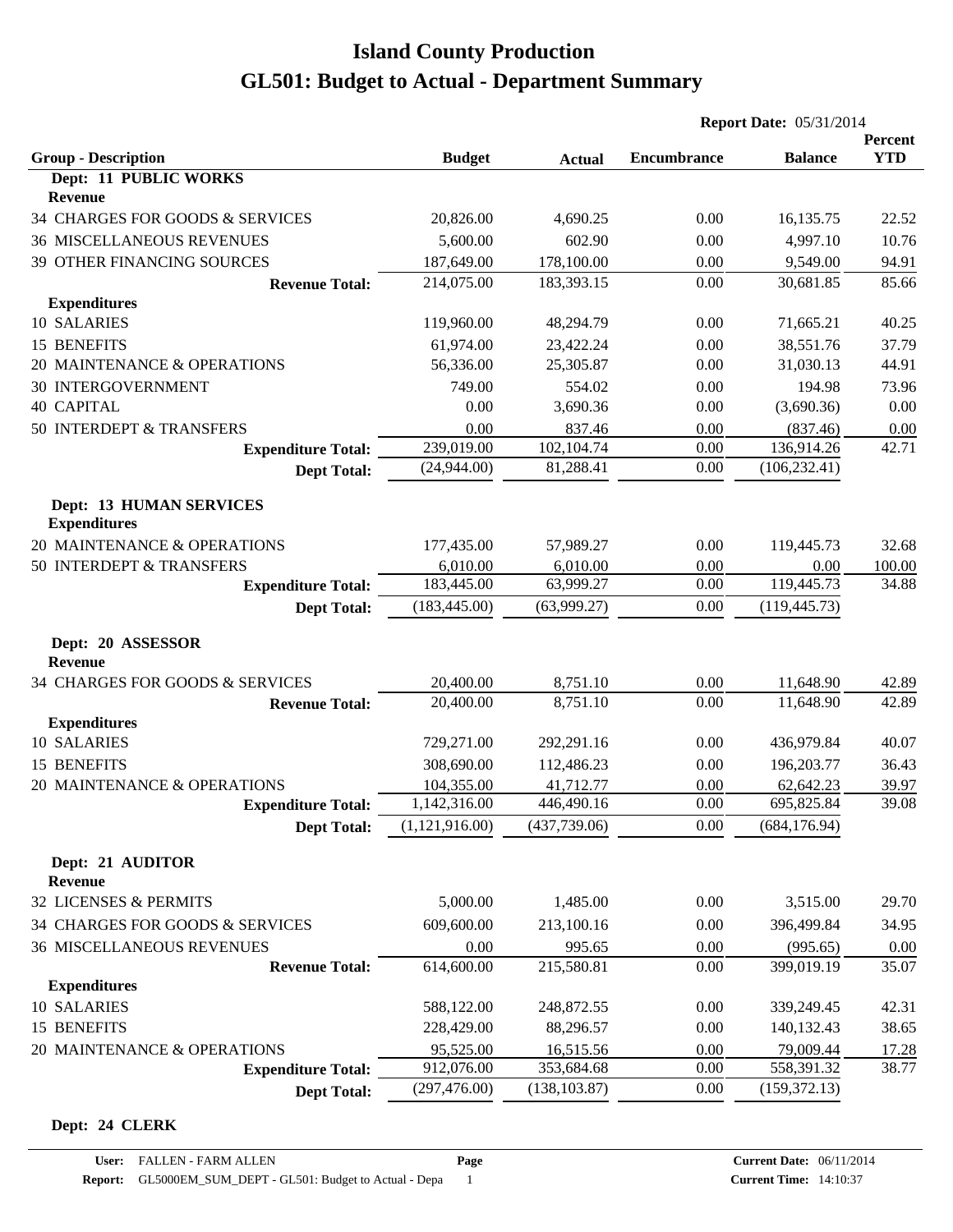|                                                         |                |               | <b>Report Date: 05/31/2014</b> |                                 |                       |  |
|---------------------------------------------------------|----------------|---------------|--------------------------------|---------------------------------|-----------------------|--|
| <b>Group - Description</b>                              | <b>Budget</b>  | <b>Actual</b> | <b>Encumbrance</b>             | <b>Balance</b>                  | Percent<br><b>YTD</b> |  |
| <b>Revenue</b>                                          |                |               |                                |                                 |                       |  |
| 33 INTERGOVERMENTAL REVENUES                            | 176,000.00     | 17,809.74     | 0.00                           | 158,190.26                      | 10.11                 |  |
| 34 CHARGES FOR GOODS & SERVICES                         | 187,000.00     | 111,068.39    | 0.00                           | 75,931.61                       | 59.39                 |  |
| <b>35 FINES &amp; PENALTIES</b>                         | 59,600.00      | 43,157.46     | 0.00                           | 16,442.54                       | 72.41                 |  |
| <b>36 MISCELLANEOUS REVENUES</b>                        | 5,000.00       | 6,676.66      | 0.00                           | (1,676.66)                      | 133.53                |  |
| 39 OTHER FINANCING SOURCES                              | 9,000.00       | 9,000.00      | 0.00                           | 0.00                            | 100.00                |  |
| <b>Revenue Total:</b>                                   | 436,600.00     | 187,712.25    | 0.00                           | 248,887.75                      | 42.99                 |  |
| <b>Expenditures</b>                                     |                |               |                                |                                 |                       |  |
| 10 SALARIES                                             | 359,978.00     | 134,876.35    | 0.00                           | 225,101.65                      | 37.46                 |  |
| 15 BENEFITS                                             | 106,312.00     | 34,215.12     | 0.00                           | 72,096.88                       | 32.18                 |  |
| 20 MAINTENANCE & OPERATIONS                             | 39,000.00      | 7,711.11      | 0.00                           | 31,288.89                       | 19.77                 |  |
| <b>Expenditure Total:</b>                               | 505,290.00     | 176,802.58    | 0.00                           | 328,487.42                      | 34.99                 |  |
| <b>Dept Total:</b>                                      | (68, 690.00)   | 10,909.67     | 0.00                           | (79, 599.67)                    |                       |  |
| Dept: 25 COMMISSIONERS<br><b>Revenue</b>                |                |               |                                |                                 |                       |  |
| 34 CHARGES FOR GOODS & SERVICES                         | 500.00         | 149.47        | 0.00                           | 350.53                          | 29.89                 |  |
| <b>Revenue Total:</b>                                   | 500.00         | 149.47        | 0.00                           | 350.53                          | 29.89                 |  |
| <b>Expenditures</b>                                     |                |               |                                |                                 |                       |  |
| 10 SALARIES                                             | 425,411.00     | 175,331.49    | 0.00                           | 250,079.51                      | 41.21                 |  |
| 15 BENEFITS                                             | 139,286.00     | 53,197.52     | 0.00                           | 86,088.48                       | 38.19                 |  |
| 20 MAINTENANCE & OPERATIONS                             | 54,700.00      | 14,320.94     | 0.00                           | 40,379.06                       | 26.18                 |  |
| <b>Expenditure Total:</b>                               | 619,397.00     | 242,849.95    | 0.00                           | 376,547.05                      | 39.20                 |  |
| <b>Dept Total:</b>                                      | (618, 897.00)  | (242,700.48)  | 0.00                           | (376, 196.52)                   |                       |  |
| <b>Dept: 26 CENTRAL SERVICES</b><br><b>Expenditures</b> |                |               |                                |                                 |                       |  |
| 10 SALARIES                                             | 357,141.00     | 149,901.49    | 0.00                           | 207,239.51                      | 41.97                 |  |
| 15 BENEFITS                                             | 164,734.00     | 66,158.66     | 0.00                           | 98,575.34                       | 40.16                 |  |
| 20 MAINTENANCE & OPERATIONS                             | 633,050.00     | 194,720.62    | 0.00                           | 438,329.38                      | 30.75                 |  |
| <b>40 CAPITAL</b>                                       | 306,000.00     | 5,272.71      | 0.00                           | 300,727.29                      | 1.72                  |  |
| <b>Expenditure Total:</b>                               | 1,460,925.00   | 416,053.48    | 0.00                           | ,044,871.52                     | 28.47                 |  |
| <b>Dept Total:</b>                                      | (1,460,925.00) | (416, 053.48) | 0.00                           | (1,044,871.52)                  |                       |  |
| Dept: 27 CORONER<br><b>Revenue</b>                      |                |               |                                |                                 |                       |  |
| 33 INTERGOVERMENTAL REVENUES                            | 20,000.00      | 22,897.88     | 0.00                           | (2,897.88)                      | 114.48                |  |
| <b>Revenue Total:</b>                                   | 20,000.00      | 22,897.88     | 0.00                           | (2,897.88)                      | 114.48                |  |
| <b>Expenditures</b>                                     |                |               |                                |                                 |                       |  |
| 10 SALARIES                                             | 115,772.00     | 50,835.66     | 0.00                           | 64,936.34                       | 43.91                 |  |
| 15 BENEFITS                                             | 50,148.00      | 19,275.27     | 0.00                           | 30,872.73                       | 38.43                 |  |
| 20 MAINTENANCE & OPERATIONS                             | 82,000.00      | 33,369.15     | 0.00                           | 48,630.85                       | 40.69                 |  |
| <b>Expenditure Total:</b>                               | 247,920.00     | 103,480.08    | 0.00                           | 144,439.92                      | 41.73                 |  |
| <b>Dept Total:</b>                                      | (227, 920.00)  | (80, 582.20)  | 0.00                           | (147, 337.80)                   |                       |  |
| Dept: 28 FACILITIES & MAINTENANCE<br>Revenue            |                |               |                                |                                 |                       |  |
| 34 CHARGES FOR GOODS & SERVICES                         | 75,720.00      | 33,566.05     | 0.00                           | 42,153.95                       | 44.32                 |  |
| User: FALLEN - FARM ALLEN                               | Page           |               |                                | <b>Current Date: 06/11/2014</b> |                       |  |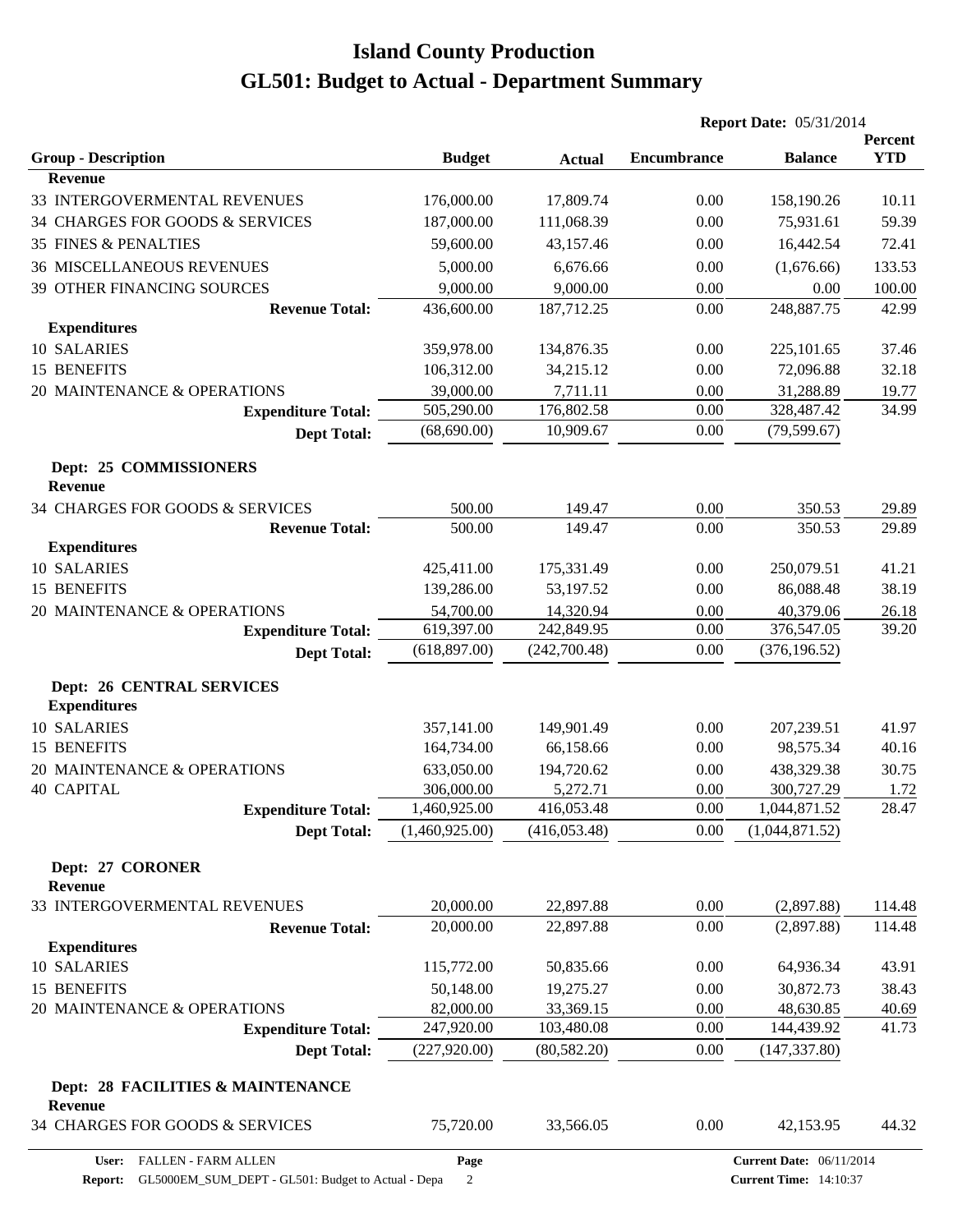|                                                      |                |               |                    | <b>Report Date: 05/31/2014</b> |                       |  |
|------------------------------------------------------|----------------|---------------|--------------------|--------------------------------|-----------------------|--|
| <b>Group - Description</b>                           | <b>Budget</b>  | <b>Actual</b> | <b>Encumbrance</b> | <b>Balance</b>                 | Percent<br><b>YTD</b> |  |
| <b>36 MISCELLANEOUS REVENUES</b>                     | 0.00           | 0.00          | 0.00               | 0.00                           | 0.00                  |  |
| <b>Revenue Total:</b>                                | 75,720.00      | 33,566.05     | 0.00               | 42,153.95                      | 44.32                 |  |
| <b>Expenditures</b>                                  |                |               |                    |                                |                       |  |
| 10 SALARIES                                          | 453,796.00     | 164,077.70    | 0.00               | 289,718.30                     | 36.15                 |  |
| 15 BENEFITS                                          | 217,666.00     | 74,122.65     | 0.00               | 143,543.35                     | 34.05                 |  |
| 20 MAINTENANCE & OPERATIONS                          | 428,150.00     | 166,995.59    | 0.00               | 261,154.41                     | 39.00                 |  |
| <b>Expenditure Total:</b>                            | 1,099,612.00   | 405,195.94    | 0.00               | 694,416.06                     | 36.84                 |  |
| <b>Dept Total:</b>                                   | (1,023,892.00) | (371, 629.89) | 0.00               | (652, 262.11)                  |                       |  |
| Dept: 29 DISTRICT COURT<br><b>Revenue</b>            |                |               |                    |                                |                       |  |
| 33 INTERGOVERMENTAL REVENUES                         | 270,000.00     | 70,939.25     | 0.00               | 199,060.75                     | 26.27                 |  |
| 34 CHARGES FOR GOODS & SERVICES                      | 210,500.00     | 95,925.68     | 0.00               | 114,574.32                     | 45.57                 |  |
| <b>35 FINES &amp; PENALTIES</b>                      | 479,400.00     | 213,153.01    | 0.00               | 266,246.99                     | 44.46                 |  |
| <b>36 MISCELLANEOUS REVENUES</b>                     | 23,000.00      | 15,039.03     | 0.00               | 7,960.97                       | 65.38                 |  |
| <b>Revenue Total:</b>                                | 982,900.00     | 395,056.97    | 0.00               | 587,843.03                     | 40.19                 |  |
| <b>Expenditures</b>                                  |                |               |                    |                                |                       |  |
| 10 SALARIES                                          | 758,934.00     | 291,685.29    | 0.00               | 467,248.71                     | 38.43                 |  |
| 15 BENEFITS                                          | 287,773.00     | 114,750.35    | 0.00               | 173,022.65                     | 39.87                 |  |
| 20 MAINTENANCE & OPERATIONS                          | 91,010.00      | 38,204.02     | 0.00               | 52,805.98                      | 41.97                 |  |
| <b>Expenditure Total:</b>                            | 1,137,717.00   | 444,639.66    | 0.00               | 693,077.34                     | 39.08                 |  |
| <b>Dept Total:</b>                                   | (154, 817.00)  | (49, 582.69)  | 0.00               | (105, 234.31)                  |                       |  |
| <b>Dept: 36 MISCELLANEOUS</b><br><b>Expenditures</b> |                |               |                    |                                |                       |  |
| 10 SALARIES                                          | 10,377.00      | 3,526.81      | 0.00               | 6,850.19                       | 33.98                 |  |
| 15 BENEFITS                                          | 41,059.00      | 18,333.64     | 0.00               | 22,725.36                      | 44.65                 |  |
| 20 MAINTENANCE & OPERATIONS                          | 120,860.00     | 25,262.57     | 0.00               | 95,597.43                      | 20.90                 |  |
| 30 INTERGOVERNMENT                                   | 70,846.25      | 109,297.26    | 0.00               | (38, 451.01)                   | 154.27                |  |
| <b>Expenditure Total:</b>                            | 243,142.25     | 156,420.28    | 0.00               | 86,721.97                      | 64.33                 |  |
| <b>Dept Total:</b>                                   | (243, 142.25)  | (156, 420.28) | 0.00               | (86, 721.97)                   |                       |  |
| Dept: 39 PROSECUTING ATTORNEY<br>Revenue             |                |               |                    |                                |                       |  |
| 33 INTERGOVERMENTAL REVENUES                         | 227,733.00     | 65,926.60     | 0.00               | 161,806.40                     | 28.94                 |  |
| 34 CHARGES FOR GOODS & SERVICES                      | 25,500.00      | 15,814.83     | 0.00               | 9,685.17                       | 62.01                 |  |
| <b>35 FINES &amp; PENALTIES</b>                      | 400.00         | 743.93        | 0.00               | (343.93)                       | 185.98                |  |
| <b>36 MISCELLANEOUS REVENUES</b>                     | 0.00           | 4.51          | 0.00               | (4.51)                         | 0.00                  |  |
| 39 OTHER FINANCING SOURCES                           | 13,000.00      | 13,000.00     | 0.00               | 0.00                           | 100.00                |  |
| <b>Revenue Total:</b>                                | 266,633.00     | 95,489.87     | 0.00               | 171,143.13                     | 35.81                 |  |
| <b>Expenditures</b>                                  |                |               |                    |                                |                       |  |
| 10 SALARIES                                          | 1,015,443.00   | 408,057.52    | 0.00               | 607,385.48                     | 40.18                 |  |
| 15 BENEFITS                                          | 394,609.00     | 151,202.42    | 0.00               | 243,406.58                     | 38.31                 |  |
| 20 MAINTENANCE & OPERATIONS                          | 112,722.00     | 20,836.91     | 0.00               | 91,885.09                      | 18.48                 |  |
| <b>40 CAPITAL</b>                                    | 0.00           | 0.00          | 0.00               | 0.00                           | 0.00                  |  |
| <b>Expenditure Total:</b>                            | 1,522,774.00   | 580,096.85    | 0.00               | 942,677.15                     | 38.09                 |  |
| <b>Dept Total:</b>                                   | (1,256,141.00) | (484, 606.98) | 0.00               | (771, 534.02)                  |                       |  |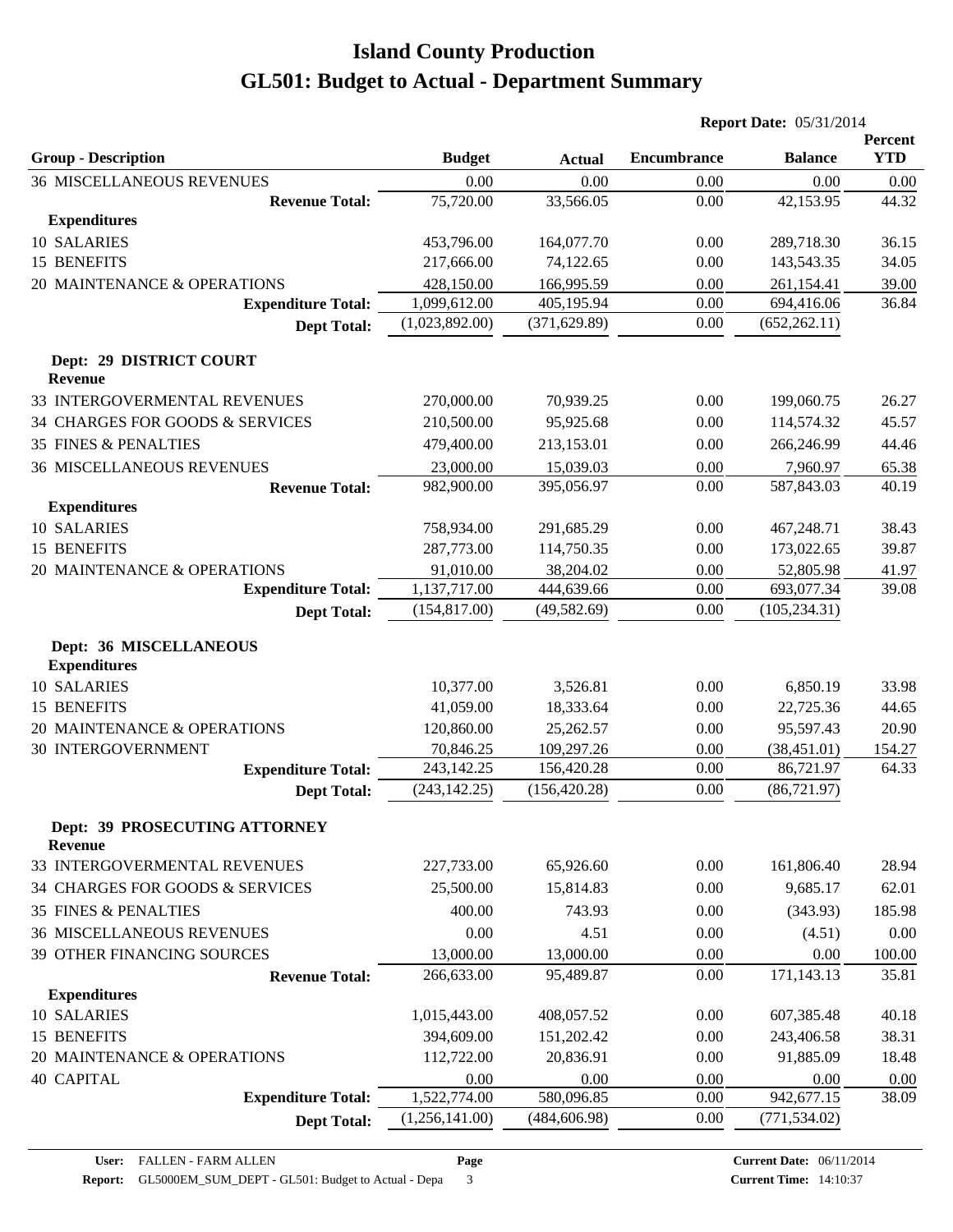|                                                       |                            |                          | <b>Report Date: 05/31/2014</b> |                    |                       |
|-------------------------------------------------------|----------------------------|--------------------------|--------------------------------|--------------------|-----------------------|
|                                                       |                            |                          | <b>Encumbrance</b>             |                    | Percent<br><b>YTD</b> |
| <b>Group - Description</b><br>Dept: 40 SHERIFF        | <b>Budget</b>              | <b>Actual</b>            |                                | <b>Balance</b>     |                       |
| Revenue                                               |                            |                          |                                |                    |                       |
| 32 LICENSES & PERMITS                                 | 40,100.00                  | 16,219.10                | 0.00                           | 23,880.90          | 40.44                 |
| 33 INTERGOVERMENTAL REVENUES                          | 185,500.00                 | 180,306.12               | 0.00                           | 5,193.88           | 97.20                 |
| 34 CHARGES FOR GOODS & SERVICES                       | 48,500.00                  | 18,149.93                | 0.00                           | 30,350.07          | 37.42                 |
| <b>35 FINES &amp; PENALTIES</b>                       | 0.00                       | 157.52                   | 0.00                           | (157.52)           | 0.00                  |
| <b>36 MISCELLANEOUS REVENUES</b>                      | 10,000.00                  | 1,271.26                 | 0.00                           | 8,728.74           | 12.71                 |
| <b>38 NONREVENUES</b>                                 | 0.00                       | 10,469.01                | 0.00                           | (10, 469.01)       | 0.00                  |
| 39 OTHER FINANCING SOURCES                            | 725,000.00                 | 725,000.00               | 0.00                           | 0.00               | 100.00                |
| <b>Revenue Total:</b>                                 | 1,009,100.00               | 951,572.94               | 0.00                           | 57,527.06          | 94.29                 |
| <b>Expenditures</b>                                   |                            |                          |                                |                    |                       |
| 10 SALARIES                                           | 4,172,017.00               | 1,737,798.72             | 0.00                           | 2,434,218.28       | 41.65                 |
| 15 BENEFITS                                           | 1,700,061.00               | 642,303.62               | 0.00                           | 1,057,757.38       | 37.78                 |
| 20 MAINTENANCE & OPERATIONS                           | 849,690.00                 | 290,066.17               | 0.00                           | 559,623.83         | 34.13                 |
| <b>30 INTERGOVERNMENT</b>                             | 585,000.00                 | 292,345.12               | 0.00                           | 292,654.88         | 49.97                 |
| <b>40 CAPITAL</b>                                     | 37,000.00                  | 0.00                     | 0.00                           | 37,000.00          | 0.00                  |
| 50 INTERDEPT & TRANSFERS                              | 56,000.00                  | 27,747.07                | 0.00                           | 28,252.93          | 49.54                 |
| <b>Expenditure Total:</b>                             | 7,399,768.00               | 2,990,260.70             | 0.00                           | 4,409,507.30       | 40.41                 |
| <b>Dept Total:</b>                                    | (6,390,668.00)             | (2,038,687.76)           | 0.00                           | (4,351,980.24)     |                       |
|                                                       |                            |                          |                                |                    |                       |
| Dept: 41 SUPERIOR COURT                               |                            |                          |                                |                    |                       |
| <b>Revenue</b>                                        |                            |                          |                                |                    |                       |
| 32 LICENSES & PERMITS                                 | 20,000.00                  | 3,795.00                 | 0.00                           | 16,205.00          | 18.97                 |
| 33 INTERGOVERMENTAL REVENUES                          | 333,686.00                 | 90,984.42                | 0.00                           | 242,701.58         | 27.26                 |
| 34 CHARGES FOR GOODS & SERVICES                       | 18,000.00                  | 7,666.51                 | 0.00                           | 10,333.49          | 42.59                 |
| <b>36 MISCELLANEOUS REVENUES</b>                      | 0.00                       | 862.73                   | 0.00                           | (862.73)           | 0.00                  |
| 39 OTHER FINANCING SOURCES                            | 0.00                       | 0.00                     | 0.00                           | 0.00               | 0.00                  |
| <b>Revenue Total:</b>                                 | 371,686.00                 | 103,308.66               | 0.00                           | 268,377.34         | 27.79                 |
| <b>Expenditures</b>                                   |                            |                          |                                |                    |                       |
| 10 SALARIES                                           | 795,176.00                 | 335, 344. 73             | 0.00                           | 459,831.27         | 42.17                 |
| 15 BENEFITS                                           | 199,971.00                 | 80,446.83                | 0.00                           | 119,524.17         | 40.22                 |
| 20 MAINTENANCE & OPERATIONS                           | 156,639.00                 | 46,989.25                | 0.00                           | 109,649.75         | 30.00<br>100.00       |
| 50 INTERDEPT & TRANSFERS<br><b>Expenditure Total:</b> | 371,000.00<br>1,522,786.00 | 371,000.00<br>833,780.81 | 0.00<br>0.00                   | 0.00<br>689,005.19 | 54.75                 |
| <b>Dept Total:</b>                                    | (1,151,100.00)             | (730, 472.15)            | 0.00                           | (420, 627.85)      |                       |
|                                                       |                            |                          |                                |                    |                       |
| <b>Dept: 42 TREASURER</b>                             |                            |                          |                                |                    |                       |
| Revenue                                               |                            |                          |                                |                    |                       |
| 31 TAXES                                              | 81,000.00                  | 44,050.56                | 0.00                           | 36,949.44          | 54.38                 |
| 34 CHARGES FOR GOODS & SERVICES                       | 6,030.00                   | 3,050.12                 | 0.00                           | 2,979.88           | 50.58                 |
| <b>36 MISCELLANEOUS REVENUES</b>                      | 552,000.00                 | 252,389.71               | 0.00                           | 299,610.29         | 45.72                 |
| <b>Revenue Total:</b>                                 | 639,030.00                 | 299,490.39               | 0.00                           | 339,539.61         | 46.86                 |
| <b>Expenditures</b>                                   |                            |                          |                                |                    |                       |
| 10 SALARIES                                           | 395,201.00                 | 179,583.65               | 0.00                           | 215,617.35         | 45.44                 |
| 15 BENEFITS                                           | 145,284.00                 | 56,777.11                | 0.00                           | 88,506.89          | 39.08                 |
| 20 MAINTENANCE & OPERATIONS                           | 57,489.00                  | 51,722.70                | 0.00                           | 5,766.30           | 89.96                 |
| 60 DEBT SERVICE                                       | 6,000.00                   | 793.41                   | 0.00                           | 5,206.59           | 13.22                 |

**Page**

**Report:** GL5000EM\_SUM\_DEPT - GL501: Budget to Actual - Depa 4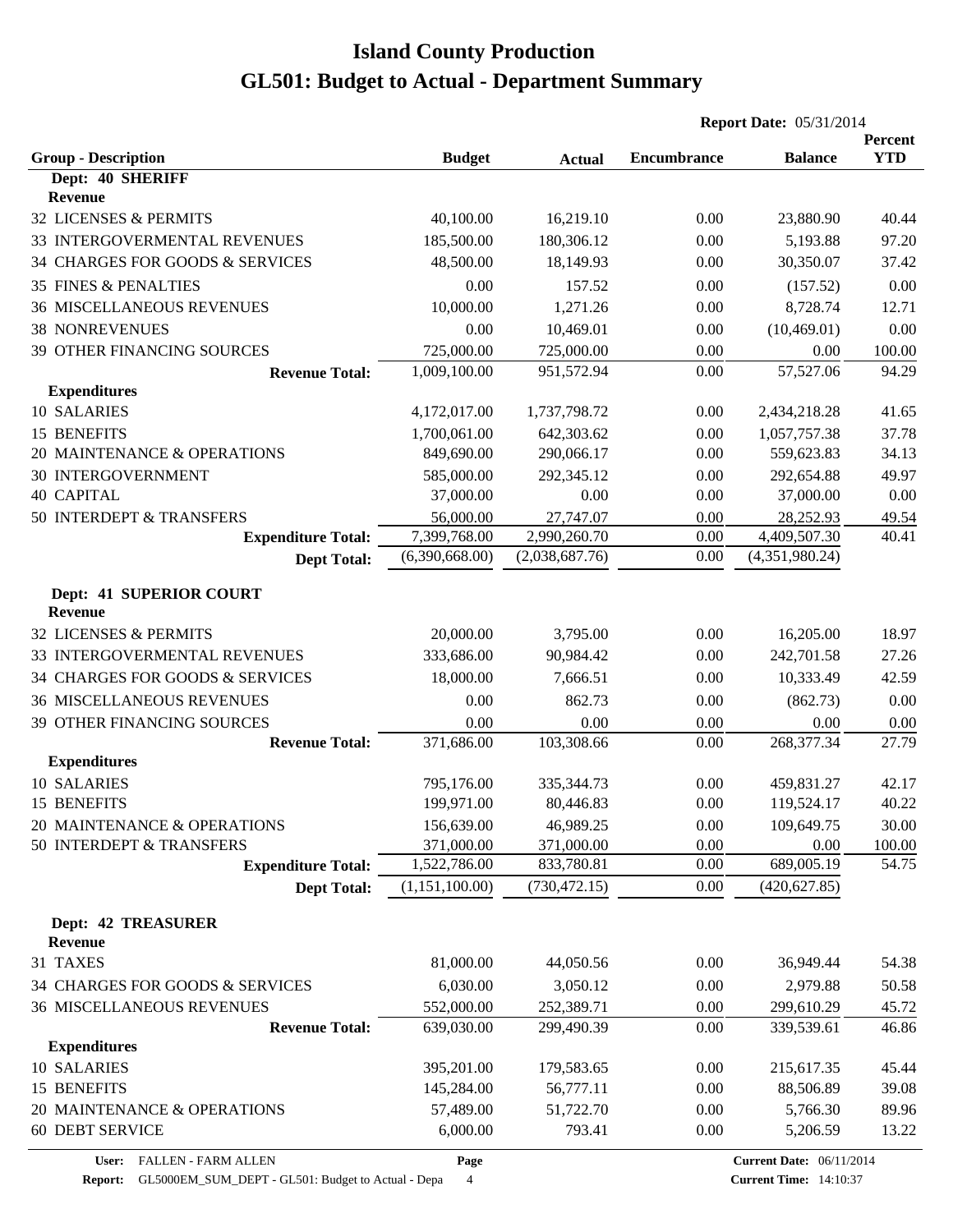|                                                   |               |               | <b>Report Date: 05/31/2014</b> |                                 |                       |  |
|---------------------------------------------------|---------------|---------------|--------------------------------|---------------------------------|-----------------------|--|
| <b>Group - Description</b>                        | <b>Budget</b> | <b>Actual</b> | <b>Encumbrance</b>             | <b>Balance</b>                  | Percent<br><b>YTD</b> |  |
| <b>Expenditure Total:</b>                         | 603,974.00    | 288,876.87    | 0.00                           | 315,097.13                      | 47.82                 |  |
| <b>Dept Total:</b>                                | 35,056.00     | 10,613.52     | 0.00                           | 24,442.48                       |                       |  |
| Dept: 47 BUDGET<br><b>Expenditures</b>            |               |               |                                |                                 |                       |  |
| 10 SALARIES                                       | 42,130.00     | 19,006.69     | 0.00                           | 23,123.31                       | 45.11                 |  |
| 15 BENEFITS                                       | 11,808.00     | 5,009.43      | 0.00                           | 6,798.57                        | 42.42                 |  |
| 20 MAINTENANCE & OPERATIONS                       | 13,300.00     | 1,400.22      | 0.00                           | 11,899.78                       | 10.52                 |  |
| <b>Expenditure Total:</b>                         | 67,238.00     | 25,416.34     | 0.00                           | 41,821.66                       | 37.80                 |  |
| <b>Dept Total:</b>                                | (67, 238.00)  | (25, 416.34)  | 0.00                           | (41, 821.66)                    |                       |  |
| Dept: 48 EMERGENCY MANAGEMENT<br><b>Revenue</b>   |               |               |                                |                                 |                       |  |
| 33 INTERGOVERMENTAL REVENUES                      | 126,446.00    | 5,167.25      | 0.00                           | 121,278.75                      | 4.08                  |  |
| <b>Revenue Total:</b>                             | 126,446.00    | 5,167.25      | 0.00                           | 121,278.75                      | 4.08                  |  |
| <b>Expenditures</b>                               |               |               |                                |                                 |                       |  |
| 10 SALARIES                                       | 45,991.00     | 20,762.23     | 0.00                           | 25,228.77                       | 45.14                 |  |
| <b>15 BENEFITS</b>                                | 10,775.00     | 4,616.13      | 0.00                           | 6,158.87                        | 42.84                 |  |
| 20 MAINTENANCE & OPERATIONS                       | 146,576.00    | 6,443.32      | 0.00                           | 140,132.68                      | 4.39                  |  |
| <b>40 CAPITAL</b>                                 | 8,000.00      | 39,193.20     | 0.00                           | (31, 193.20)                    | 489.91                |  |
| <b>Expenditure Total:</b>                         | 211,342.00    | 71,014.88     | 0.00                           | 140,327.12                      | 33.60                 |  |
| <b>Dept Total:</b>                                | (84,896.00)   | (65, 847.63)  | 0.00                           | (19,048.37)                     |                       |  |
| Dept: 53 PLANNING<br><b>Revenue</b>               |               |               |                                |                                 |                       |  |
| 32 LICENSES & PERMITS                             | 956,800.00    | 463,891.97    | 0.00                           | 492,908.03                      | 48.48                 |  |
|                                                   |               |               |                                |                                 |                       |  |
| 33 INTERGOVERMENTAL REVENUES                      | 141,000.00    | 72,388.79     | 0.00                           | 68,611.21                       | 51.33                 |  |
| 34 CHARGES FOR GOODS & SERVICES                   | 498,800.00    | 226,094.14    | 0.00                           | 272,705.86                      | 45.32                 |  |
| <b>36 MISCELLANEOUS REVENUES</b>                  | 300.00        | 114.80        | 0.00                           | 185.20                          | 38.26                 |  |
| 39 OTHER FINANCING SOURCES                        | 49,000.00     | 49,000.00     | 0.00                           | 0.00                            | 100.00                |  |
| <b>Revenue Total:</b><br><b>Expenditures</b>      | 1,645,900.00  | 811,489.70    | 0.00                           | 834,410.30                      | 49.30                 |  |
| <b>10 SALARIES</b>                                | 1,059,600.00  | 426,305.83    | 0.00                           | 633,294.17                      | 40.23                 |  |
| 15 BENEFITS                                       | 466,906.00    | 171,925.91    | 0.00                           | 294,980.09                      | 36.82                 |  |
| 20 MAINTENANCE & OPERATIONS                       | 274,161.00    | 111,445.89    | 0.00                           | 162,715.11                      | 40.64                 |  |
| <b>Expenditure Total:</b>                         | 1,800,667.00  | 709,677.63    | 0.00                           | 1,090,989.37                    | 39.41                 |  |
| <b>Dept Total:</b>                                | (154,767.00)  | 101,812.07    | 0.00                           | (256, 579.07)                   |                       |  |
| Dept: 54 GENERAL SERVICES ADMIN<br><b>Revenue</b> |               |               |                                |                                 |                       |  |
| 32 LICENSES & PERMITS                             | 16,000.00     | 13,636.00     | 0.00                           | 2,364.00                        | 85.22                 |  |
| 33 INTERGOVERMENTAL REVENUES                      | 56,000.00     | 56,330.00     | 0.00                           | (330.00)                        | 100.58                |  |
| 34 CHARGES FOR GOODS & SERVICES                   | 34,100.00     | 13,011.25     | 0.00                           | 21,088.75                       | 38.15                 |  |
| <b>35 FINES &amp; PENALTIES</b>                   | 1,000.00      | 400.00        | 0.00                           | 600.00                          | 40.00                 |  |
| <b>36 MISCELLANEOUS REVENUES</b>                  | 3,900.00      | 1,875.00      | 0.00                           | 2,025.00                        | 48.07                 |  |
| <b>Revenue Total:</b>                             | 111,000.00    | 85,252.25     | 0.00                           | 25,747.75                       | 76.80                 |  |
| <b>Expenditures</b>                               |               |               |                                |                                 |                       |  |
| 10 SALARIES                                       | 92,661.00     | 40,369.52     | 0.00                           | 52,291.48                       | 43.56                 |  |
| User: FALLEN - FARM ALLEN                         | Page          |               |                                | <b>Current Date: 06/11/2014</b> |                       |  |

**Report:** GL5000EM\_SUM\_DEPT - GL501: Budget to Actual - Depa 5